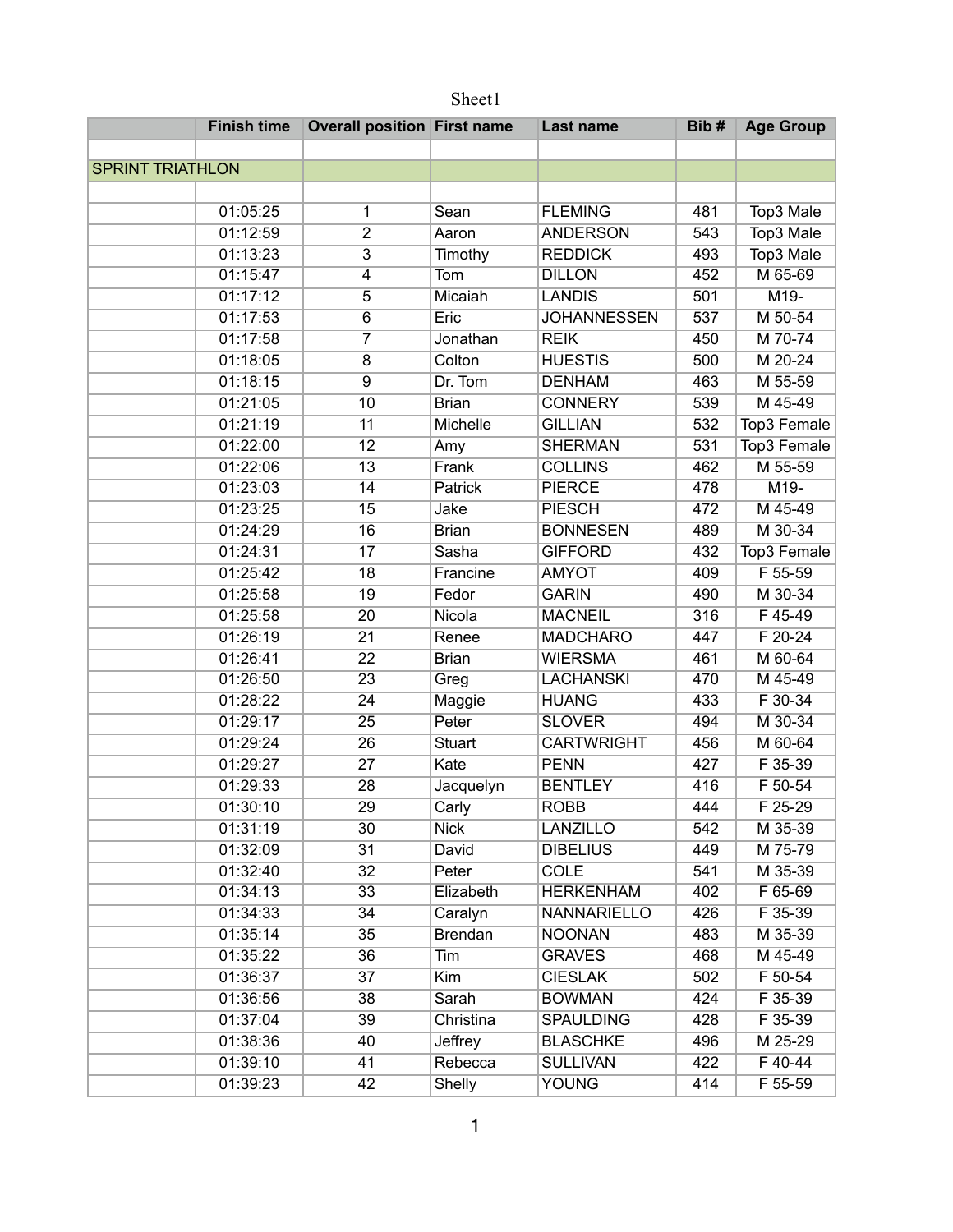|                       | 01:40:42 | 43              | Ryan            | <b>FINN</b>         | 497 | M 25-29   |
|-----------------------|----------|-----------------|-----------------|---------------------|-----|-----------|
|                       | 01:40:49 | 44              | Chris           | <b>KNITE</b>        | 353 | M 55-59   |
|                       | 01:41:40 | 45              | Liz             | <b>DABRAMO</b>      | 438 | F 25-29   |
|                       | 01:42:14 | 46              | Claudia         | <b>BIERNAT</b>      | 446 | F 20-24   |
|                       | 01:43:10 | 47              | William         | <b>BECKER</b>       | 466 | M 45-49   |
|                       | 01:44:16 | 48              | <b>Bianca</b>   | <b>COVELLO</b>      | 437 | $F$ 25-29 |
|                       | 01:44:21 | 49              | Kristiana       | <b>LAUGEN</b>       | 434 | $F$ 30-34 |
|                       | 01:44:31 | 50              | Carol           | <b>VLAHAKIS</b>     | 408 | $F 60-64$ |
|                       | 01:44:42 | $\overline{51}$ | Maryanne        | <b>REIDY</b>        | 404 | F 65-69   |
|                       | 01:45:35 | 52              | Sam             | <b>VANBUSKIRK</b>   | 487 | M 35-39   |
|                       | 01:46:07 | 53              | Lindsay         | <b>DEVITO</b>       | 440 | F 25-29   |
|                       | 01:46:25 | 54              | Lauren          | <b>SHUKLA</b>       | 435 | F 30-34   |
|                       | 01:46:48 | 55              | Cameron         | <b>JOHNSON</b>      | 499 | M 25-29   |
|                       | 01:46:58 | 56              | Jim             | <b>CUNNINGHAM</b>   | 448 | M 75-79   |
|                       | 01:48:53 | 57              | Michael         | <b>SEMON</b>        | 473 | M 45-49   |
|                       | 01:50:38 | 58              | Margaret        | <b>WALLACE</b>      | 400 | F 70-74   |
|                       | 01:50:52 | 59              | Elizabeth       | <b>PARSONS</b>      | 443 | $F$ 25-29 |
|                       | 01:51:59 | 60              | Tom             | <b>SUTCH</b>        | 486 | M 35-39   |
|                       | 01:52:19 | 61              | Francis         | <b>POMPILIO</b>     | 479 | M 40-44   |
|                       | 01:53:05 | 62              | <b>Unknown</b>  | *Please contact us  | 380 |           |
|                       | 01:53:38 | 63              | Patricia        | <b>JOHNSTON</b>     | 406 | F 60-64   |
|                       | 01:56:55 | 64              | James           | <b>PURCELL</b>      | 458 | M 50-54   |
|                       | 01:56:59 | 65              | <b>Miles</b>    | <b>KUNZ</b>         | 491 | M 30-34   |
|                       | 01:58:52 | 66              | Julie           | <b>CHAN</b>         | 410 | F 55-59   |
|                       | 01:59:19 | 67              | Michelle        | <b>SEMON</b>        | 419 | F45-49    |
|                       | 01:59:47 | 68              | Elizabeth       | <b>MIELE</b>        | 441 | F 25-29   |
|                       | 02:00:39 | 69              | Ryan            | <b>MORONI</b>       | 492 | M 30-34   |
|                       | 02:00:39 | 70              | Lauren          | <b>DALY</b>         | 439 | F 25-29   |
|                       | 02:00:45 | 71              | Christopher     | <b>NIKLES</b>       | 471 | M 45-49   |
|                       | 02:02:12 | $\overline{72}$ | <b>Brittany</b> | <b>DEBELL</b>       | 431 | F 30-34   |
|                       | 02:13:48 | 73              | Kathleen        | <b>PFEIFFER</b>     | 403 | F 65-69   |
|                       | 02:13:53 | $\overline{74}$ | Sarah           | <b>KEMPF-BROWER</b> | 425 | F 35-39   |
|                       | 02:18:20 | $\overline{75}$ | Rachel          | <b>TAYLOR</b>       | 429 | F 35-39   |
|                       | 02:24:18 | 76              | Debbie          | <b>MILLARD</b>      | 411 | F 55-59   |
|                       | 02:24:21 | $\overline{77}$ | Savannah        | <b>MILLARD</b>      | 442 | F 25-29   |
|                       | 02:36:00 | 78              | <b>Terryl</b>   | <b>BROWN</b>        | 405 | F 60-64   |
|                       |          |                 |                 |                     |     |           |
| <b>RELAY TEAMS</b>    |          |                 |                 |                     |     |           |
|                       |          |                 |                 |                     |     |           |
|                       | 01:35:58 | 1               | Doom's Day      |                     | 521 | Relay     |
|                       | 01:48:43 | $\overline{2}$  | Sillygreeks     |                     | 520 | Relay     |
|                       |          |                 |                 |                     |     |           |
| <b>AQUABIKE</b>       |          |                 |                 |                     |     |           |
|                       |          |                 |                 |                     |     |           |
| Sprint AquaBik        | 00:52:25 | 1               | Bryan           | <b>ORIEL</b>        | 538 | M Open    |
| <b>Sprint AquaBik</b> | 01:04:34 | $\overline{2}$  | Karen           | <b>PHILLIPS</b>     | 512 | F Open    |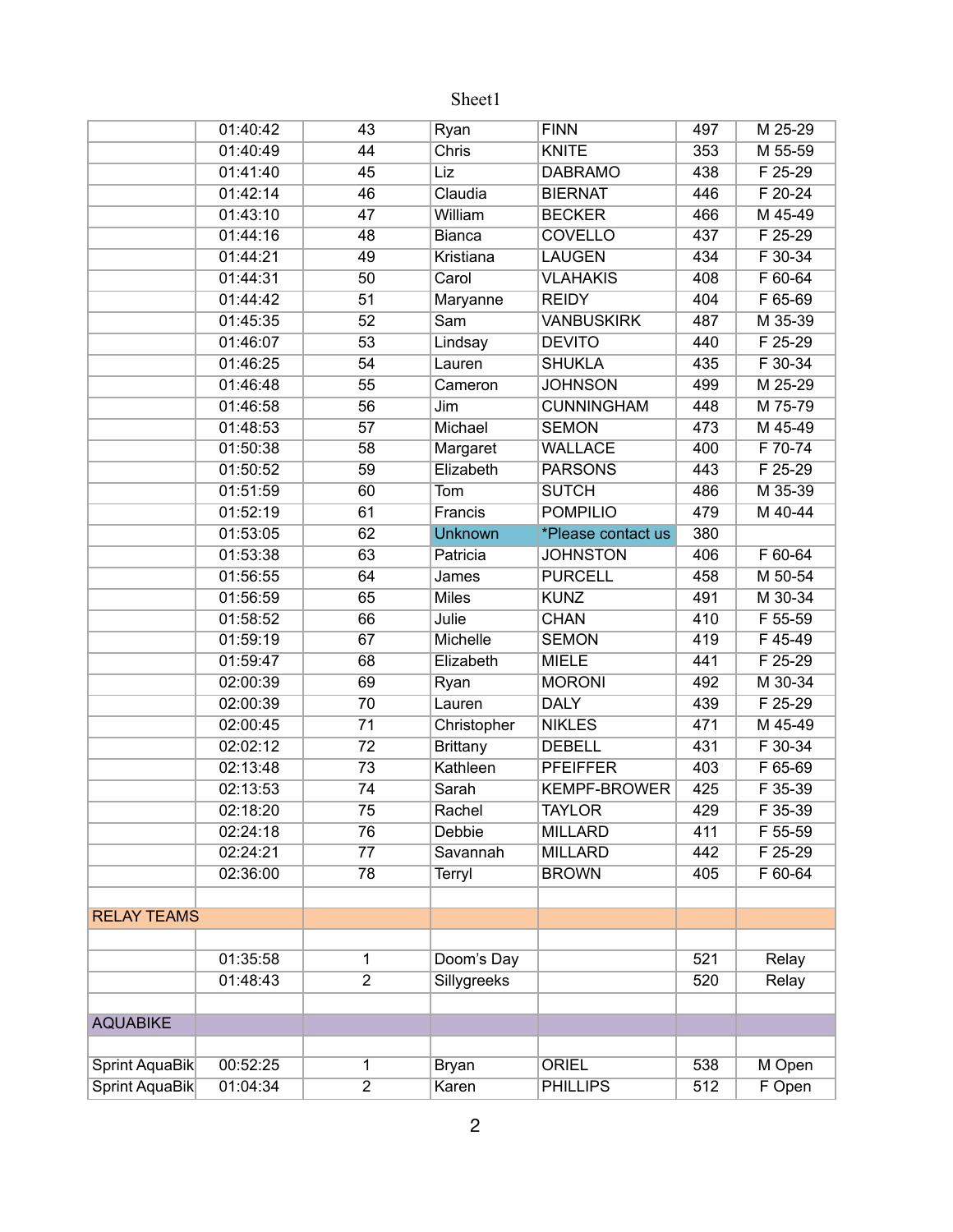| Sprint AquaBik | 01:06:09 | Krista | STRAFFORD         | 513 | F Open |
|----------------|----------|--------|-------------------|-----|--------|
| Sprint AquaBik | 01:11:27 | Laura  | <b>NORRIS</b>     | 515 | F Open |
| Sprint AquaBik | 01:19:17 | Sally  | <b>CARTWRIGHT</b> | 514 | F Open |
|                |          |        |                   |     |        |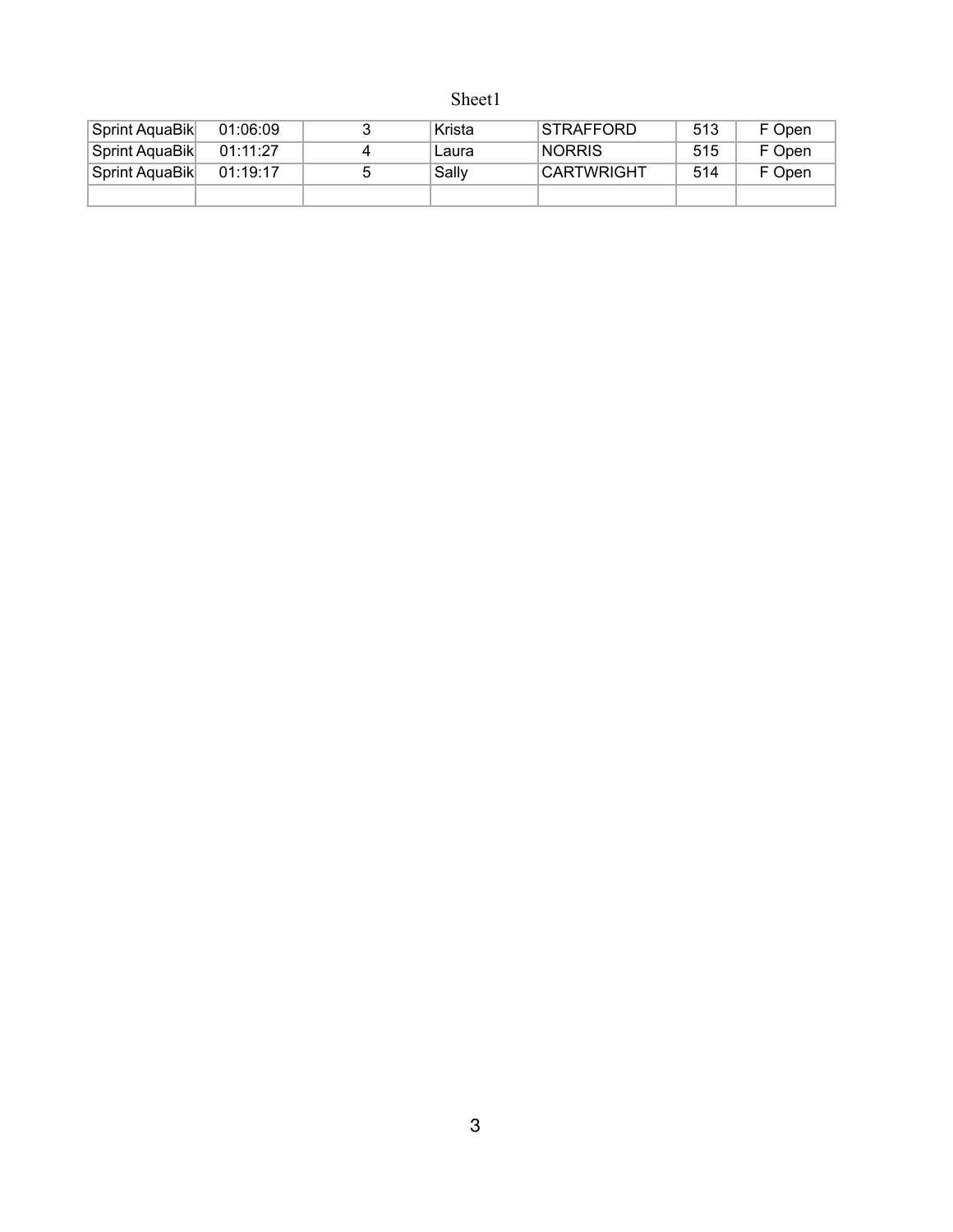| Age Group position Swim Time T1 Time Bike Time T2 Time |          |                   |          |          | <b>Run Time</b> |
|--------------------------------------------------------|----------|-------------------|----------|----------|-----------------|
|                                                        |          |                   |          |          |                 |
|                                                        |          |                   |          |          |                 |
|                                                        |          |                   |          |          |                 |
| 1                                                      |          | 00:12:04 00:01:03 | 00:31:11 | 00:00:47 | 00:20:19        |
| 2                                                      |          | 00:14:04 00:01:59 | 00:32:58 | 00:01:15 | 00:22:41        |
| $\overline{3}$                                         |          | 00:14:03 00:01:53 | 00:33:02 | 00:01:06 | 00:23:16        |
| 1                                                      |          | 00:13:20 00:00:40 | 00:33:43 | 00:00:44 | 00:27:17        |
| 1                                                      |          | 00:13:35 00:03:20 | 00:35:53 | 00:00:49 | 00:23:34        |
| $\overline{\mathbf{1}}$                                | 00:14:20 | 00:01:53          | 00:31:22 | 00:00:54 | 00:29:22        |
| $\overline{1}$                                         | 00:13:16 | 00:01:25          | 00:35:12 | 00:01:28 | 00:26:35        |
| $\overline{1}$                                         |          | 00:13:43 00:02:25 | 00:35:01 | 00:02:23 | 00:24:31        |
| 1                                                      |          | 00:15:40 00:01:03 | 00:34:23 | 00:00:19 | 00:26:49        |
| $\overline{1}$                                         |          | 00:14:08 00:01:43 | 00:35:49 | 00:01:14 | 00:28:09        |
| 1                                                      |          | 00:16:27 00:01:17 | 00:34:54 | 00:01:00 | 00:27:38        |
| $\overline{2}$                                         | 00:13:27 | 00:02:13          | 00:35:14 | 00:01:36 | 00:29:27        |
| $\overline{2}$                                         | 00:17:06 | 00:01:37          | 00:35:55 | 00:01:42 | 00:25:44        |
| $\overline{2}$                                         | 00:16:25 | 00:01:00          | 00:34:56 | 00:00:36 | 00:30:04        |
| $\overline{2}$                                         | 00:16:07 | 00:01:28          | 00:38:50 | 00:01:33 | 00:25:24        |
| $\overline{1}$                                         |          | 00:14:09 00:03:06 | 00:38:53 | 00:00:48 | 00:27:31        |
| $\overline{3}$                                         | 00:19:15 | 00:01:28          | 00:38:21 | 00:01:01 | 00:24:24        |
| 1                                                      |          | 00:13:23 00:01:30 | 00:37:17 | 00:01:02 | 00:32:29        |
| $\overline{2}$                                         |          | 00:16:32 00:02:54 | 00:40:51 | 00:00:37 | 00:25:02        |
| $\overline{1}$                                         | 00:16:24 | 00:01:38          | 00:40:05 | 00:00:36 | 00:27:12        |
| $\overline{1}$                                         | 00:18:48 | 00:01:42          | 00:38:25 | 00:01:20 | 00:26:02        |
| $\overline{1}$                                         | 00:17:55 | 00:02:54          | 00:36:05 | 00:01:11 | 00:28:34        |
| 3                                                      |          | 00:18:20 00:01:51 | 00:35:09 | 00:01:58 | 00:29:30        |
| 1                                                      | 00:13:49 | 00:02:17          | 00:43:20 | 00:01:05 | 00:27:49        |
| 3                                                      |          | 00:15:30 00:02:25 | 00:37:47 | 00:01:01 | 00:32:32        |
| $\overline{2}$                                         |          | 00:16:18 00:03:41 | 00:41:26 | 00:00:37 | 00:27:20        |
| $\overline{\mathbf{1}}$                                | 00:14:29 | 00:01:22          | 00:42:30 | 00:00:38 | 00:30:26        |
| 1                                                      | 00:16:56 | 00:02:17          | 00:37:40 | 00:01:43 | 00:30:55        |
| $\overline{1}$                                         |          | 00:14:11 00:02:36 | 00:44:55 | 00:00:42 | 00:27:45        |
| 1                                                      |          | 00:18:08 00:02:34 | 00:42:24 | 00:01:24 | 00:26:47        |
| 1                                                      |          | 00:16:42 00:02:09 | 00:39:01 | 00:01:19 | 00:32:56        |
| $\overline{2}$                                         | 00:17:13 | 00:03:53          | 00:40:26 | 00:01:58 | 00:29:08        |
| $\overline{1}$                                         |          | 00:16:31 00:03:22 | 00:41:44 | 00:02:08 | 00:30:27        |
| 2                                                      | 00:14:17 | 00:03:22          | 00:45:17 | 00:00:37 | 00:30:58        |
| 3                                                      |          | 00:16:30 00:03:08 | 00:44:31 | 00:01:24 | 00:29:38        |
| 4                                                      |          | 00:15:22 00:01:32 | 00:42:29 | 00:00:52 | 00:35:05        |
| 2                                                      |          | 00:15:50 00:01:28 | 00:43:13 | 00:01:10 | 00:34:54        |
| 3                                                      | 00:15:34 | 00:01:42          | 00:46:22 | 00:01:08 | 00:32:08        |
| 4                                                      | 00:20:03 | 00:03:11          | 00:43:17 | 00:01:30 | 00:29:01        |
| 1                                                      |          | 00:17:46 00:03:41 | 00:46:54 | 00:00:51 | 00:29:23        |
| 1                                                      |          | 00:22:48 00:01:46 | 00:42:02 | 00:00:51 | 00:31:41        |
| $\overline{\mathbf{c}}$                                | 00:15:31 | 00:02:15          | 00:46:00 | 00:01:26 | 00:34:09        |

Sheet1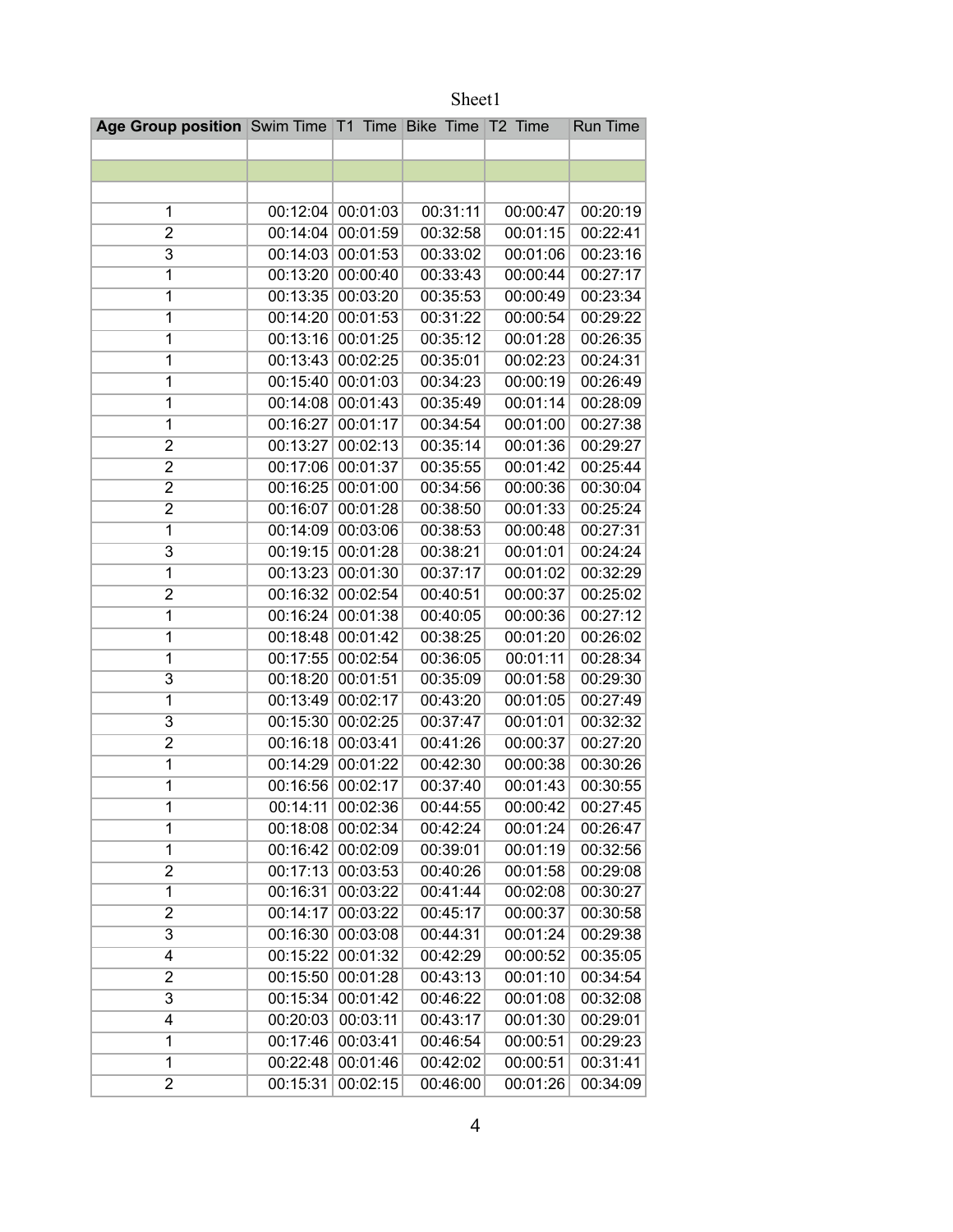| $\overline{2}$          |          | 00:20:44 00:04:26 | 00:47:12 | 00:01:51 | 00:26:28 |
|-------------------------|----------|-------------------|----------|----------|----------|
| $\overline{\mathbf{3}}$ | 00:20:46 | 00:01:51          | 00:45:41 | 00:01:40 | 00:30:50 |
| 2                       | 00:17:59 | 00:02:46          | 00:48:03 | 00:01:48 | 00:31:03 |
| $\overline{2}$          | 00:16:46 | 00:02:46          | 00:46:34 | 00:00:59 | 00:35:06 |
| 5                       | 00:23:19 | 00:03:32          | 00:43:01 | 00:02:07 | 00:31:10 |
| $\overline{3}$          | 00:13:32 | 00:03:04          | 00:46:55 | 00:01:24 | 00:39:18 |
| $\overline{2}$          | 00:18:31 | 00:01:49          | 00:51:35 | 00:00:53 | 00:31:31 |
| $\overline{1}$          | 00:14:22 | 00:03:38          | 00:46:25 | 00:00:55 | 00:39:10 |
| $\overline{2}$          | 00:18:26 | 00:02:14          | 00:47:04 | 00:01:01 | 00:35:55 |
| 4                       | 00:25:20 | 00:04:04          | 00:47:36 | 00:01:00 | 00:27:33 |
| 4                       | 00:22:05 | 00:03:04          | 00:47:17 | 00:01:47 | 00:31:52 |
| 3                       | 00:19:27 | 00:03:58          | 00:46:46 | 00:01:46 | 00:34:27 |
| $\overline{3}$          | 00:20:27 | 00:04:16          | 00:47:54 | 00:00:44 | 00:33:25 |
| 2                       | 00:17:37 | 00:02:30          | 00:43:35 | 00:00:59 | 00:42:15 |
| 6                       | 00:20:56 | 00:04:05          | 00:46:18 | 00:01:45 | 00:35:47 |
| 1                       | 00:20:22 | 00:03:12          | 00:45:12 | 00:00:44 | 00:41:06 |
| $\overline{5}$          | 00:17:37 | 00:03:33          | 00:56:01 | 00:00:55 | 00:32:44 |
| $\overline{5}$          | 00:23:56 | 00:05:01          | 00:49:09 | 00:01:14 | 00:32:38 |
| $\overline{1}$          | 00:23:20 | 00:03:14          | 00:50:31 | 00:01:05 | 00:34:08 |
|                         | 00:18:22 | 00:03:55          | 00:53:28 | 00:01:02 | 00:36:16 |
| $\overline{2}$          | 00:19:47 | 00:09:00          | 00:47:40 | 00:03:21 | 00:33:48 |
| $\overline{2}$          | 00:21:37 | 00:04:59          | 00:53:01 | 00:01:07 | 00:36:08 |
| 4                       | 00:23:04 | 00:04:59          | 00:50:49 | 00:02:46 | 00:35:19 |
| 3                       | 00:23:32 | 00:05:23          | 00:44:27 | 00:02:54 | 00:42:33 |
| $\overline{2}$          | 00:25:11 | 00:04:20          | 00:52:18 | 00:02:39 | 00:34:49 |
| $\overline{6}$          | 00:19:24 | 00:02:21          | 00:58:36 | 00:00:44 | 00:38:40 |
| 5                       | 00:16:05 | 00:03:58          | 00:56:54 | 00:02:17 | 00:41:23 |
| 7                       | 00:14:00 | 00:02:31          | 01:00:31 | 00:00:50 | 00:42:45 |
| $\overline{7}$          | 00:32:29 | 00:04:40          | 00:40:52 | 00:01:13 | 00:41:28 |
| 4                       | 00:21:27 | 00:05:11          | 00:56:50 | 00:01:05 | 00:37:37 |
| $\overline{3}$          | 00:27:23 | 00:07:18          | 00:50:31 | 00:02:15 | 00:46:20 |
| 5                       | 00:33:46 | 00:04:58          | 00:52:36 | 00:03:25 | 00:39:06 |
| 6                       |          | 00:24:29 00:03:22 | 00:57:46 | 00:01:55 | 00:50:45 |
| 4                       |          | 00:23:03 00:04:04 | 01:03:31 | 00:04:08 | 00:49:30 |
| 8                       | 00:15:34 | 00:04:41          | 01:08:34 | 00:05:57 | 00:49:32 |
| $\overline{3}$          | 00:24:59 | 00:09:09          | 00:59:49 | 00:05:18 | 00:56:43 |
|                         |          |                   |          |          |          |
|                         |          |                   |          |          |          |
|                         |          |                   |          |          |          |
| 1                       | 00:16:19 | 00:00:46          | 00:45:32 | 00:00:33 | 00:32:47 |
| $\overline{2}$          | 00:18:01 | 00:00:37          | 00:51:35 | 00:00:39 | 00:37:50 |
|                         |          |                   |          |          |          |
|                         |          |                   |          |          |          |
|                         |          |                   |          |          |          |
| 1                       | 00:14:01 | 00:02:10          | 00:36:13 |          |          |
| $\overline{1}$          | 00:15:43 | 00:02:10          | 00:46:39 |          |          |